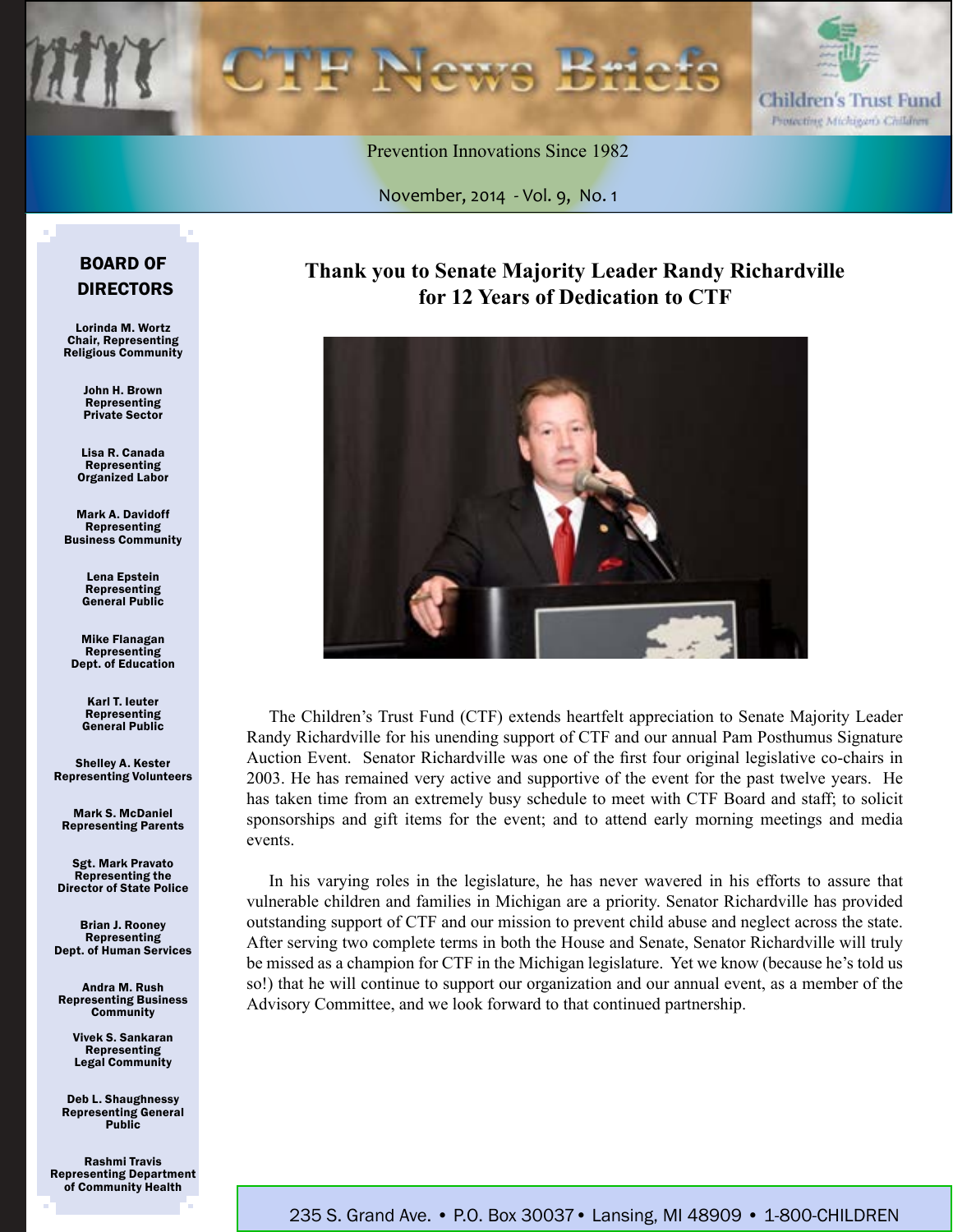# **SAVE THE DATE!**

CHILDREN'S TRUST FUND OF MICHIGAN

Pain Posthumus Signature Auction Event

Wednesday, May 13, 2015

**WHAT: Pam Posthumus Signature Auction Event**

**WHEN: Wednesday, May 13, 2015 5:00 p.m. to 9:00 p.m.**



# **WHERE: Lansing Center, Downtown Lansing For directions go to http://lansingcenter.com**

**WHY GET INVOLVED: To help protect Michigan's most vulnerable citizens from child abuse and neglect. Your donation can help to make a difference.** 

**HOW TO GET INVOLVED:**

- **• Join the CTF's Advisory Committee**
- **Become a Cash or In-kind Sponsor**
- **Donate or Underwrite an Auction Item**
- **Host a Table at the Event**
- **• Purchase a Ticket to Attend the Event**

**Visit www.michigan.gov/ctfsignature to download an auction item, sponsor commitment, table host, or ticket purchase form.** 

**HOW TO PURCHASE TICKETS: Tickets are \$150 each and can be purchased online at http://tinyurl.com/CTFAuction2015 or call the CTF office at 1-800-CHILDREN.**

**Please contact Tricia Headley, CTF Event/Fund Development Manager, at headleyp@michigan.gov, for additional information or to get involved.**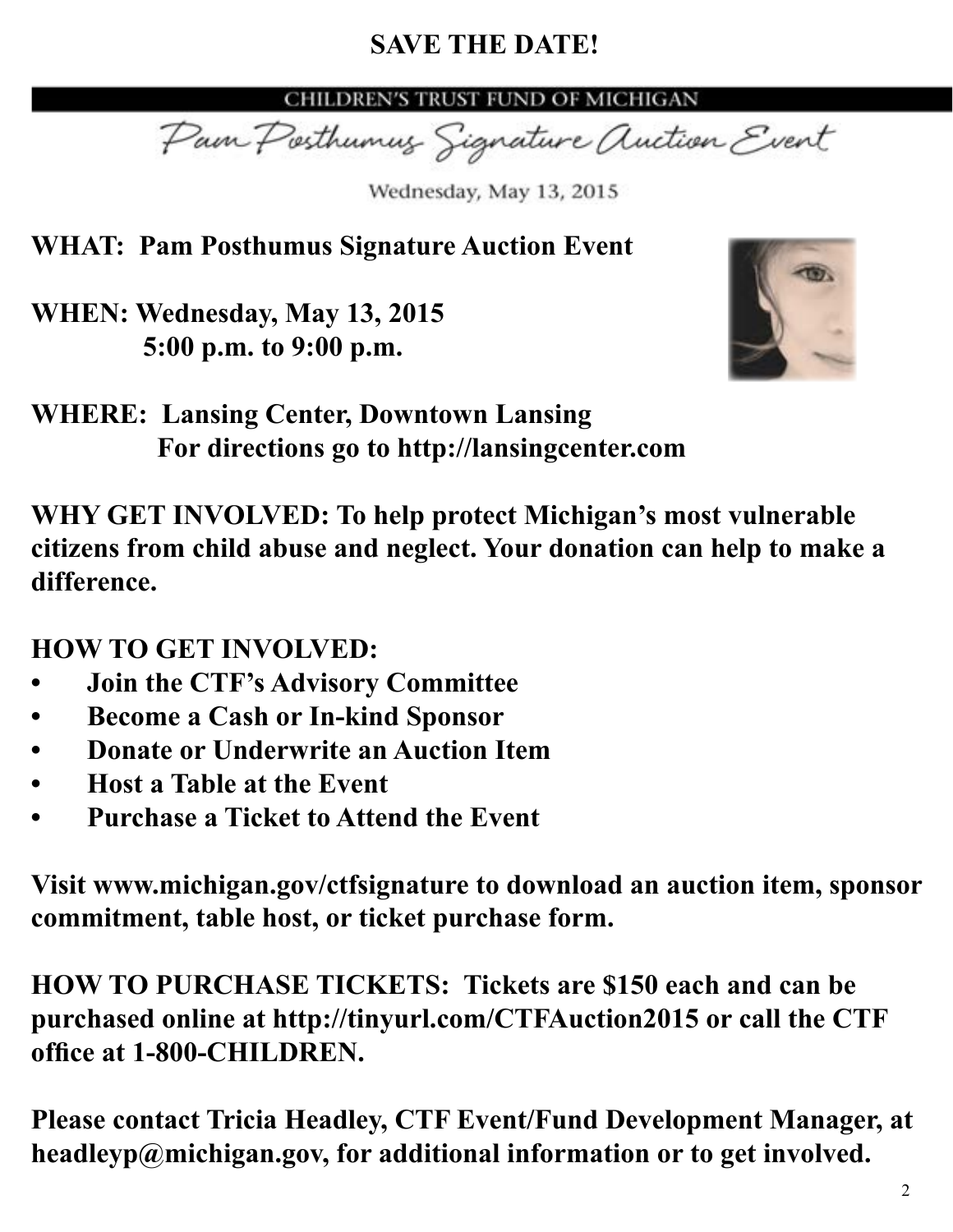## **LOCAL COUNCIL NEWS**

### **Child Abuse Prevention Month! Prevention Awareness Day: Save the Date**

Although Child Abuse Prevention (CAP) Month seems like a long way off, CTF is already planning for our Prevention Awareness Day (PrAD) event—a day to recognize CAP Month and to honor all the children and families in our state. Please mark your calendar for Thursday, April 23, 2015 at 11AM at the State Capitol steps in Lansing. We have an exciting day planned that will include a rally, procession, and the "planting" of a pinwheel garden. We'll have notable speakers and entertainment, all supporting the belief that child abuse and neglect can be prevented. Following the rally at the Capitol steps, all participants will walk two blocks down Michigan Avenue where the pinwheel garden portion of the event will take place. The pinwheel is the nationally recognized symbol for child abuse and neglect prevention. Stay tuned for further details!

#### **Safe Sleep Local Council Feedback**

This summer, CTF Local Councils held seven regional meetings throughout the state. These meetings enabled Local Councils to spend the morning portion of the meeting examining the Safe Sleep programming in their respective communities. Currently Michigan is losing approximately 140 infants per year due to unsafe sleep circumstances. These deaths are 100% preventable. During the Safe Sleep discussions, information was gathered about successful local council programming, opportunities and gaps, and priority recommendations. The data represented 65 of 73 councils and included input from more than 100 attendees. The information is being presented at an upcoming Infant Safe Sleep Advisory Committee meeting and can be obtained by contacting Emily Schuster-Wachsberger at CTF.

#### **Annual Training**

On October 27 and 28, Local Councils convened in Plymouth, MI for the CTF annual training which is coordinated with the annual University of Michigan Child Abuse and Neglect Conference. During both days, councils had opportunities to listen to notable speakers, attend a number of informative breakout sessions, and dine together. During the Local Council breakout session, needs assessments were discussed and explored. The councils will soon be completing a new three-year application process, the first step of which is collecting and evaluating needs assessment data. This data is necessary in order to help the councils determine appropriate programming for fiscal years 2016-2018. The councils brainstormed practical and effective ways to proceed with the process of gathering and analyzing needs assessment information. They also engaged in a peer sharing activity which enabled each council to pair with another to hold conversations designed to strengthen their council's programming and administration. The discussions were animated, creative and will assist Local Councils with the upcoming application process. It is always this Local Council coordinator's pleasure to spend time with such a dynamic and dedicated group of individuals!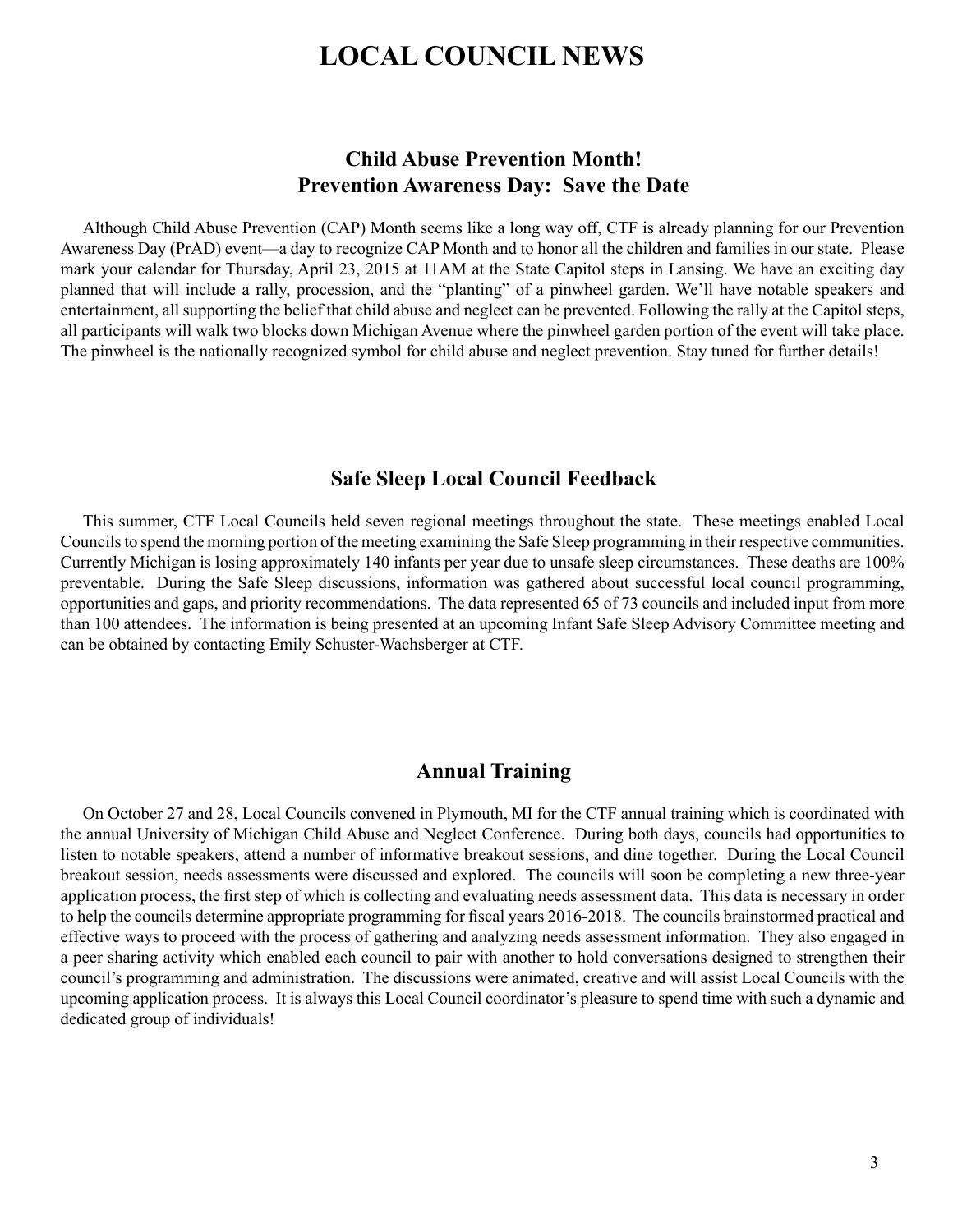# **New FRIENDS Online Learning Course**

The FRIENDS National Center on Community-Based Child Abuse Prevention is pleased to release an online learning course Evidence-Based 101. This is a three module course about evidence-based research, practices and programs and is accompanied by a workbook to be used as the course is completed.

The first module is designed as an introduction to evidence-based practice. Module two discusses how to conduct a needs assessment and analyze the data with an emphasis on understanding how internal agency capacity impacts service delivery. Module three explores resources for researching various models, programs and practices as well as providing key questions that help in the selection process.

You may go through each module in a single sitting or stop and start as you wish completing the course at your own pace and convenience. Access to the Online Learning Center is available 24 hours a day, seven days a week at http:// friendsnrcelearning.org.

## **Winners of Drawing at Annual Training**

Thank you to everyone who stopped by the Children's Trust Fund resource table at the University of Michigan Child Abuse and Neglect Conference on October 27-28. The winners of the CTF door prizes were Marcia Franks, Christie Campbell, and Dianne Haitman. Congrats!

## **Kids Store**

When you think of the month of November, you usually think of Thanksgiving and all of the great food that you will be eating! Many of us have lots of leftovers and what better way to carry your leftovers to work, school or any place away from home than in a lunch cooler. The lined cooler is great for storing your food and keeping it fresh, and it comes with an adjustable strap for easy carrying and is very lightweight. It also has CTF's logo imprinted on it. The lunch coolers are available in green, yellow and blue. You can show your support and buy a lunch cooler for only \$6.00 each. All proceeds go back to Children's Trust Fund in helping prevent child abuse and neglect.

To purchase this item or to check out other CTF items in our Kids [Store, please go to http://media.state.mi.us/michiganestore/public/](http://media.state.mi.us/michiganestore/public/categorydisplay.aspx?categoryId=8)



categorydisplay.aspx?categoryId=8. If you have any questions, please contact Anne Stokes at 517-373-4320.